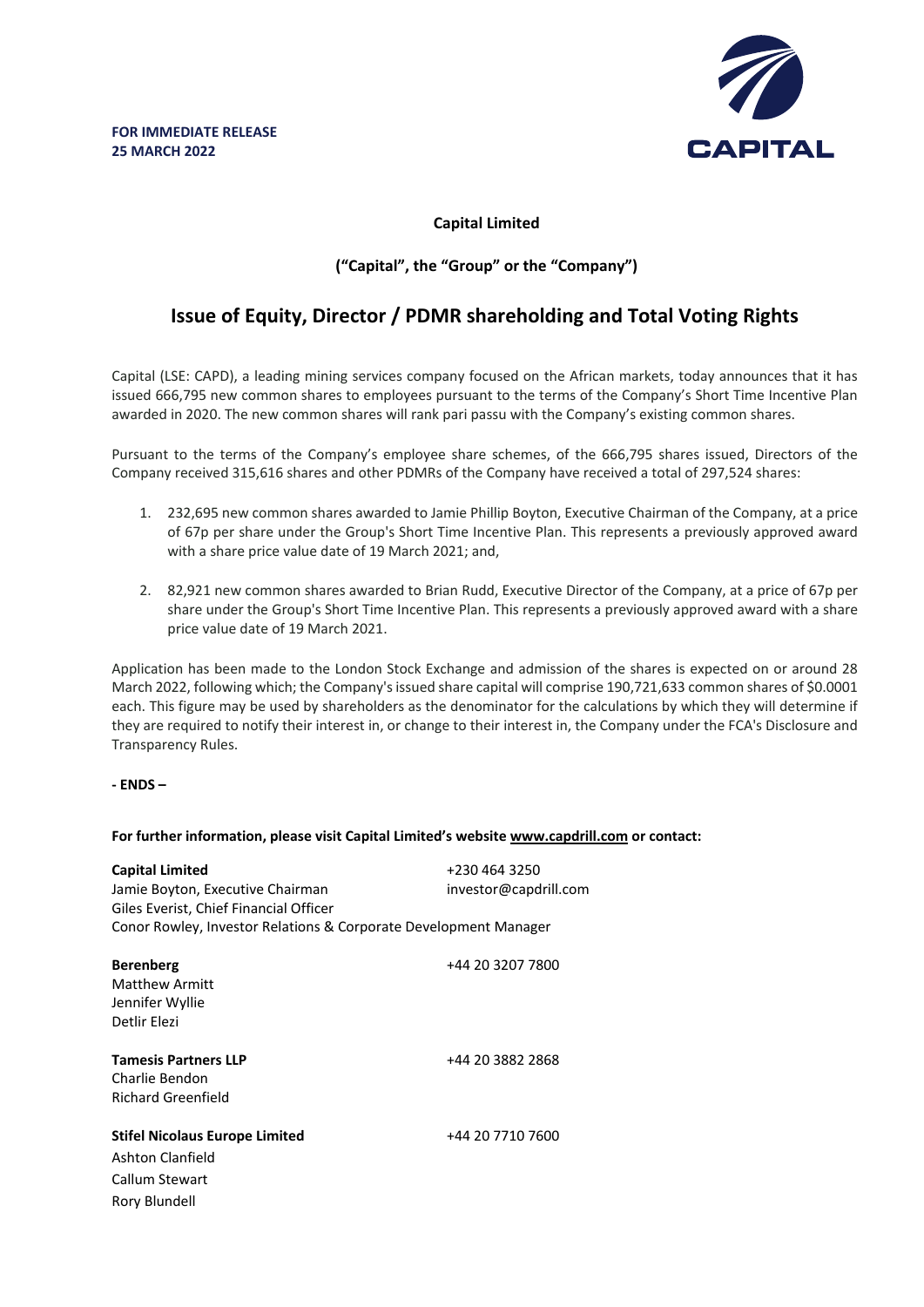

**Buchanan** +44 20 7466 5000 James Husband

Bobby Morse capital@buchanan.uk.com

#### **About Capital Limited**

Capital Limited is a leading mining services company providing a complete range of drilling, mining, maintenance and geochemical laboratory solutions to customers within the global minerals industry, focusing on the African markets. The Company's services include: exploration, delineation and production drilling; load and haul services; mining equipment hire and maintenance; and geochemical analysis. The Group's corporate headquarters are in Mauritius and it has established operations in Burkina Faso, Côte d'Ivoire, Egypt, Guinea, Mali, Mauritania, Nigeria, Saudi Arabia and Tanzania.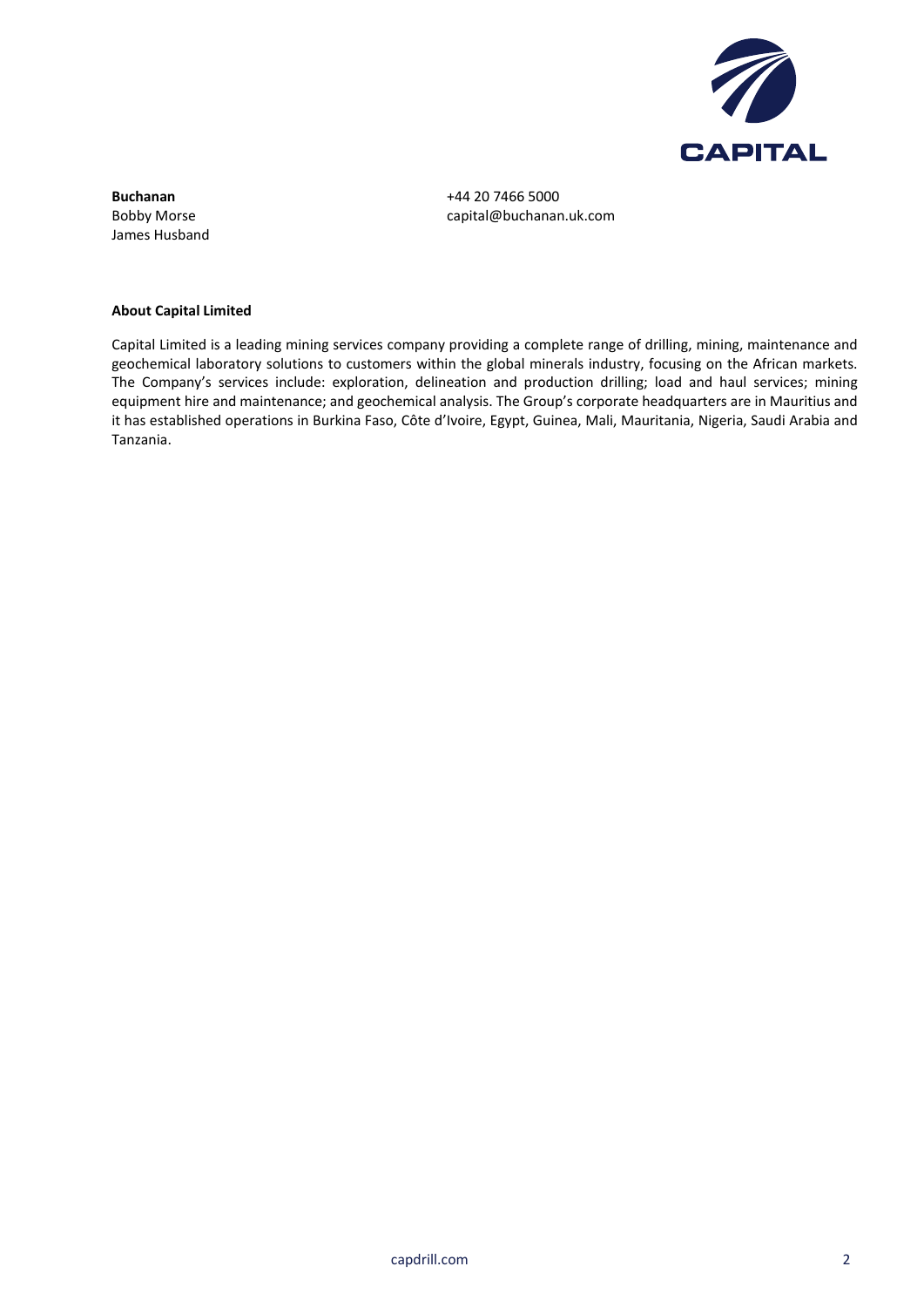

## **Notification of transactions by PDMRs**

| 1. | Details of the person discharging managerial responsibilities / person closely associated                |                                |           |
|----|----------------------------------------------------------------------------------------------------------|--------------------------------|-----------|
| a. | Name                                                                                                     | Jamie Boyton                   |           |
| 2. | <b>Reason for the notification</b>                                                                       |                                |           |
| a. | Position/status                                                                                          | <b>Executive Chairman</b>      |           |
| b. | Initial notification/Amendment                                                                           | Initial notification           |           |
| 3. | Details of the issuer, emission allowance market participant, auction platform, auctioneer or            |                                |           |
|    | auction monitor                                                                                          |                                |           |
| a. | Name                                                                                                     | Capital Limited                |           |
| b. | LEI                                                                                                      | 213800XG175G91JW8W37           |           |
| 4. | Details of the transaction(s): section to be repeated for (i) each type of instrument; (ii) each type of |                                |           |
|    | transaction; (iii) each date; and (iv) each place where transactions have been conducted                 |                                |           |
| a. | Description of the Financial                                                                             | Common shares of \$0.0001 each |           |
|    | instrument, type of instrument                                                                           | BMG022411000                   |           |
|    | Identification code                                                                                      |                                |           |
| b. | Nature of the transaction                                                                                | Award of common shares         |           |
| c. | Price(s) and volume(s)                                                                                   | Price(s)                       | Volume(s) |
|    |                                                                                                          | 67p                            | 232,695   |
| d. | Aggregated information                                                                                   | See above                      |           |
|    | Aggregated volume                                                                                        |                                |           |
|    | Price<br>$\bullet$                                                                                       |                                |           |
| e. | Date of the transaction                                                                                  | 24 March 2022                  |           |
| f. | Place of the transaction                                                                                 | Outside of trading venue       |           |

| 1. | Details of the person discharging managerial responsibilities / person closely associated                        |                                                                                          |
|----|------------------------------------------------------------------------------------------------------------------|------------------------------------------------------------------------------------------|
| a. | Name                                                                                                             | <b>Brian Rudd</b>                                                                        |
| 2. | <b>Reason for the notification</b>                                                                               |                                                                                          |
| a. | Position/status                                                                                                  | <b>Executive Director</b>                                                                |
| b. | Initial notification/Amendment                                                                                   | Initial notification                                                                     |
| 3. | Details of the issuer, emission allowance market participant, auction platform, auctioneer or<br>auction monitor |                                                                                          |
| a. | Name                                                                                                             | Capital Limited                                                                          |
| b. | LEI                                                                                                              | 213800XG175G91JW8W37                                                                     |
| 4. | Details of the transaction(s): section to be repeated for (i) each type of instrument; (ii) each type of         |                                                                                          |
|    |                                                                                                                  | transaction; (iii) each date; and (iv) each place where transactions have been conducted |
| a. | Description of the Financial                                                                                     | Common shares of \$0.0001 each                                                           |
|    | instrument, type of instrument                                                                                   |                                                                                          |
|    | <b>Identification code</b>                                                                                       | BMG022411000                                                                             |
| b. | Nature of the transaction                                                                                        | Award of common shares                                                                   |
| c. | Price(s) and volume(s)                                                                                           | Volume(s)<br>Price(s)                                                                    |
|    |                                                                                                                  | 82,921<br>67p                                                                            |
| d. | Aggregated information                                                                                           | See above                                                                                |
|    | Aggregated volume                                                                                                |                                                                                          |
|    | Price                                                                                                            |                                                                                          |
| e. | Date of the transaction                                                                                          | 24 March 2022                                                                            |
| f. | Place of the transaction                                                                                         | Outside of trading venue                                                                 |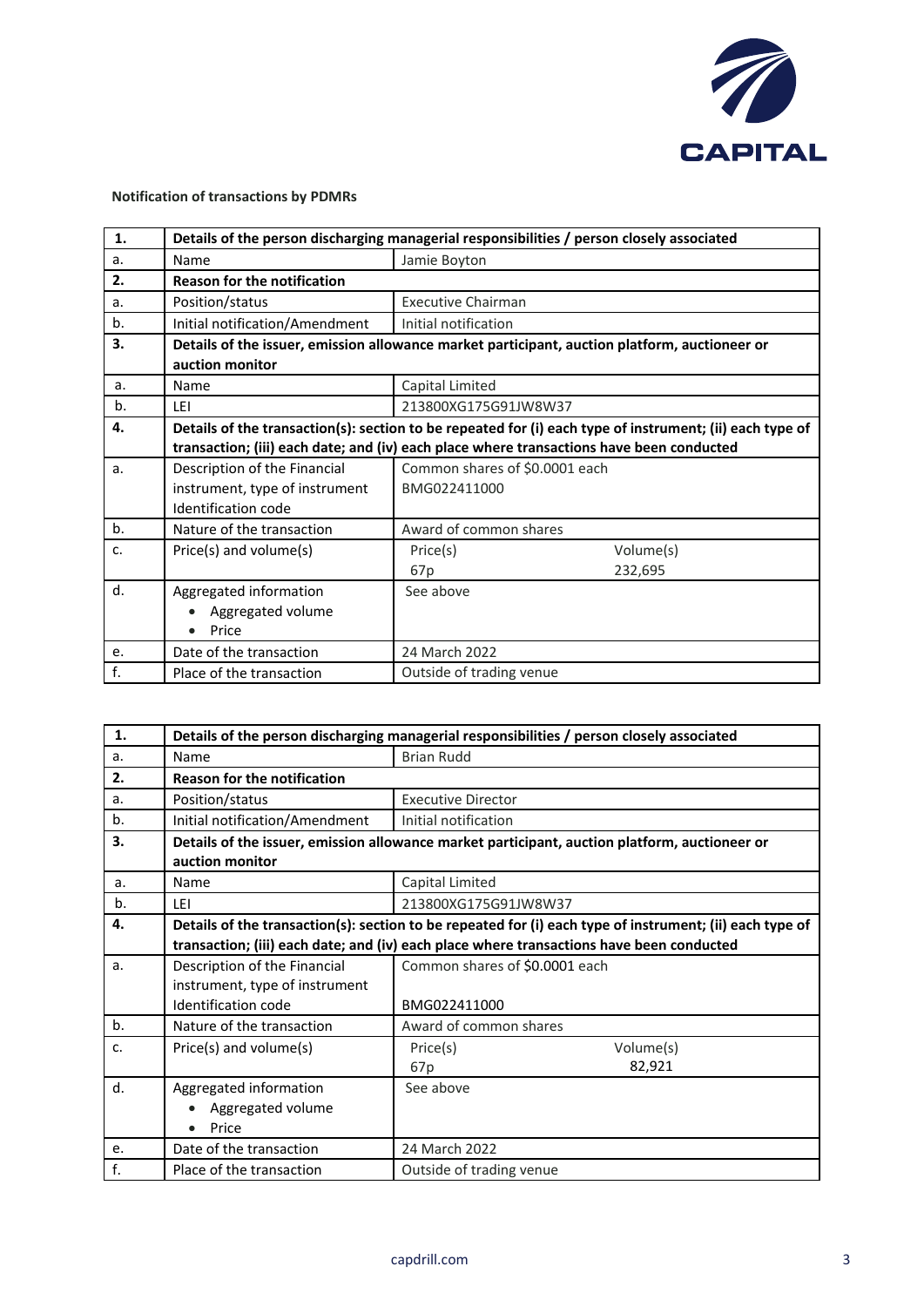

| 1. | Details of the person discharging managerial responsibilities / person closely associated                |                                                                                               |
|----|----------------------------------------------------------------------------------------------------------|-----------------------------------------------------------------------------------------------|
| a. | Name                                                                                                     | Jodie North                                                                                   |
| 2. | <b>Reason for the notification</b>                                                                       |                                                                                               |
| a. | Position/status                                                                                          | <b>Chief Operating Officer</b>                                                                |
| b. | Initial notification/Amendment                                                                           | Initial notification                                                                          |
| 3. |                                                                                                          | Details of the issuer, emission allowance market participant, auction platform, auctioneer or |
|    | auction monitor                                                                                          |                                                                                               |
| a. | Name                                                                                                     | Capital Limited                                                                               |
| b. | LEI                                                                                                      | 213800XG175G91JW8W37                                                                          |
| 4. | Details of the transaction(s): section to be repeated for (i) each type of instrument; (ii) each type of |                                                                                               |
|    |                                                                                                          | transaction; (iii) each date; and (iv) each place where transactions have been conducted      |
| a. | Description of the Financial                                                                             | Common shares of \$0.0001 each                                                                |
|    | instrument, type of instrument                                                                           | BMG022411000                                                                                  |
|    | Identification code                                                                                      |                                                                                               |
| b. | Nature of the transaction                                                                                | Award of common shares                                                                        |
| c. | Price(s) and volume(s)                                                                                   | Volume(s)<br>Price(s)                                                                         |
|    |                                                                                                          | 67,648<br>67 <sub>p</sub>                                                                     |
| d. | Aggregated information                                                                                   | See above                                                                                     |
|    | Aggregated volume                                                                                        |                                                                                               |
|    | Price                                                                                                    |                                                                                               |
| e. | Date of the transaction                                                                                  | 24 March 2022                                                                                 |
| f. | Place of the transaction                                                                                 | Outside of trading venue                                                                      |

| 1. | Details of the person discharging managerial responsibilities / person closely associated                        |                                                                                                                                                                                                      |
|----|------------------------------------------------------------------------------------------------------------------|------------------------------------------------------------------------------------------------------------------------------------------------------------------------------------------------------|
| a. | Name                                                                                                             | David Payne                                                                                                                                                                                          |
| 2. | <b>Reason for the notification</b>                                                                               |                                                                                                                                                                                                      |
| a. | Position/status                                                                                                  | Executive - Commercial                                                                                                                                                                               |
| b. | Initial notification/Amendment                                                                                   | Initial notification                                                                                                                                                                                 |
| 3. | Details of the issuer, emission allowance market participant, auction platform, auctioneer or<br>auction monitor |                                                                                                                                                                                                      |
| a. | Name                                                                                                             | Capital Limited                                                                                                                                                                                      |
| b. | LEI                                                                                                              | 213800XG175G91JW8W37                                                                                                                                                                                 |
| 4. |                                                                                                                  | Details of the transaction(s): section to be repeated for (i) each type of instrument; (ii) each type of<br>transaction; (iii) each date; and (iv) each place where transactions have been conducted |
| a. | Description of the Financial<br>instrument, type of instrument<br>Identification code                            | Common shares of \$0.0001 each<br>BMG022411000                                                                                                                                                       |
| b. | Nature of the transaction                                                                                        | Award of common shares                                                                                                                                                                               |
| c. | Price(s) and volume(s)                                                                                           | Volume(s)<br>Price(s)<br>61,032<br>67p                                                                                                                                                               |
| d. | Aggregated information<br>Aggregated volume<br>Price                                                             | See above                                                                                                                                                                                            |
| e. | Date of the transaction                                                                                          | 24 March 2022                                                                                                                                                                                        |
| f. | Place of the transaction                                                                                         | Outside of trading venue                                                                                                                                                                             |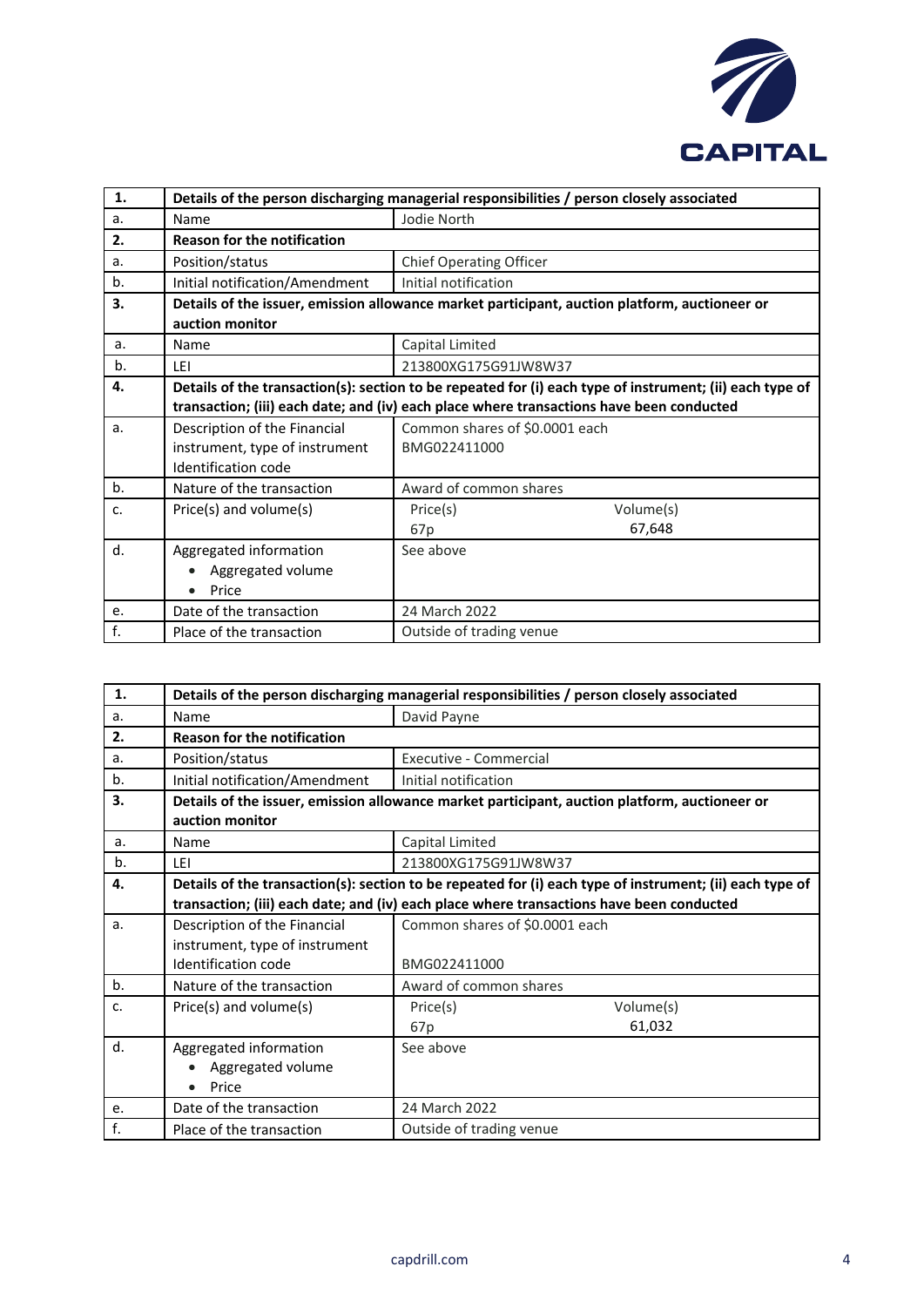

| 1. | Details of the person discharging managerial responsibilities / person closely associated                                                                                                            |                                |
|----|------------------------------------------------------------------------------------------------------------------------------------------------------------------------------------------------------|--------------------------------|
| a. | Name                                                                                                                                                                                                 | Anthony Woolfe                 |
| 2. | <b>Reason for the notification</b>                                                                                                                                                                   |                                |
| a. | Position/status                                                                                                                                                                                      | <b>Executive - Assets</b>      |
| b. | Initial notification/Amendment                                                                                                                                                                       | Initial notification           |
| 3. | Details of the issuer, emission allowance market participant, auction platform, auctioneer or<br>auction monitor                                                                                     |                                |
| a. | Name                                                                                                                                                                                                 | Capital Limited                |
| b. | LEI                                                                                                                                                                                                  | 213800XG175G91JW8W37           |
| 4. | Details of the transaction(s): section to be repeated for (i) each type of instrument; (ii) each type of<br>transaction; (iii) each date; and (iv) each place where transactions have been conducted |                                |
| a. | Description of the Financial                                                                                                                                                                         | Common shares of \$0.0001 each |
|    | instrument, type of instrument                                                                                                                                                                       |                                |
|    | <b>Identification code</b>                                                                                                                                                                           | BMG022411000                   |
| b. | Nature of the transaction                                                                                                                                                                            | Award of common shares         |
| c. | Price(s) and volume(s)                                                                                                                                                                               | Volume(s)<br>Price(s)          |
|    |                                                                                                                                                                                                      | 37,460<br>67p                  |
| d. | Aggregated information<br>Aggregated volume<br>Price                                                                                                                                                 | See above                      |
| e. | Date of the transaction                                                                                                                                                                              | 24 March 2022                  |
| f. | Place of the transaction                                                                                                                                                                             | Outside of trading venue       |

| 1.    | Details of the person discharging managerial responsibilities / person closely associated                        |                                                                                          |
|-------|------------------------------------------------------------------------------------------------------------------|------------------------------------------------------------------------------------------|
| a.    | Name                                                                                                             | Ryan Petersen                                                                            |
| 2.    | <b>Reason for the notification</b>                                                                               |                                                                                          |
| a.    | Position/status                                                                                                  | Executive - Maintenance                                                                  |
| b.    | Initial notification/Amendment                                                                                   | Initial notification                                                                     |
| 3.    | Details of the issuer, emission allowance market participant, auction platform, auctioneer or<br>auction monitor |                                                                                          |
| a.    | Name                                                                                                             | Capital Limited                                                                          |
| b.    | <b>IFI</b>                                                                                                       | 213800XG175G91JW8W37                                                                     |
| 4.    | Details of the transaction(s): section to be repeated for (i) each type of instrument; (ii) each type of         |                                                                                          |
|       |                                                                                                                  | transaction; (iii) each date; and (iv) each place where transactions have been conducted |
| a.    | Description of the Financial                                                                                     | Common shares of \$0.0001 each                                                           |
|       | instrument, type of instrument                                                                                   |                                                                                          |
|       | Identification code                                                                                              | BMG022411000                                                                             |
| $b$ . | Nature of the transaction                                                                                        | Award of common shares                                                                   |
| c.    | Price(s) and volume(s)                                                                                           | Volume(s)<br>Price(s)                                                                    |
|       |                                                                                                                  | 27,703<br>67p                                                                            |
| d.    | Aggregated information                                                                                           | See above                                                                                |
|       | Aggregated volume                                                                                                |                                                                                          |
|       | Price<br>$\bullet$                                                                                               |                                                                                          |
| e.    | Date of the transaction                                                                                          | 24 March 2021                                                                            |
| f.    | Place of the transaction                                                                                         | Outside of trading venue                                                                 |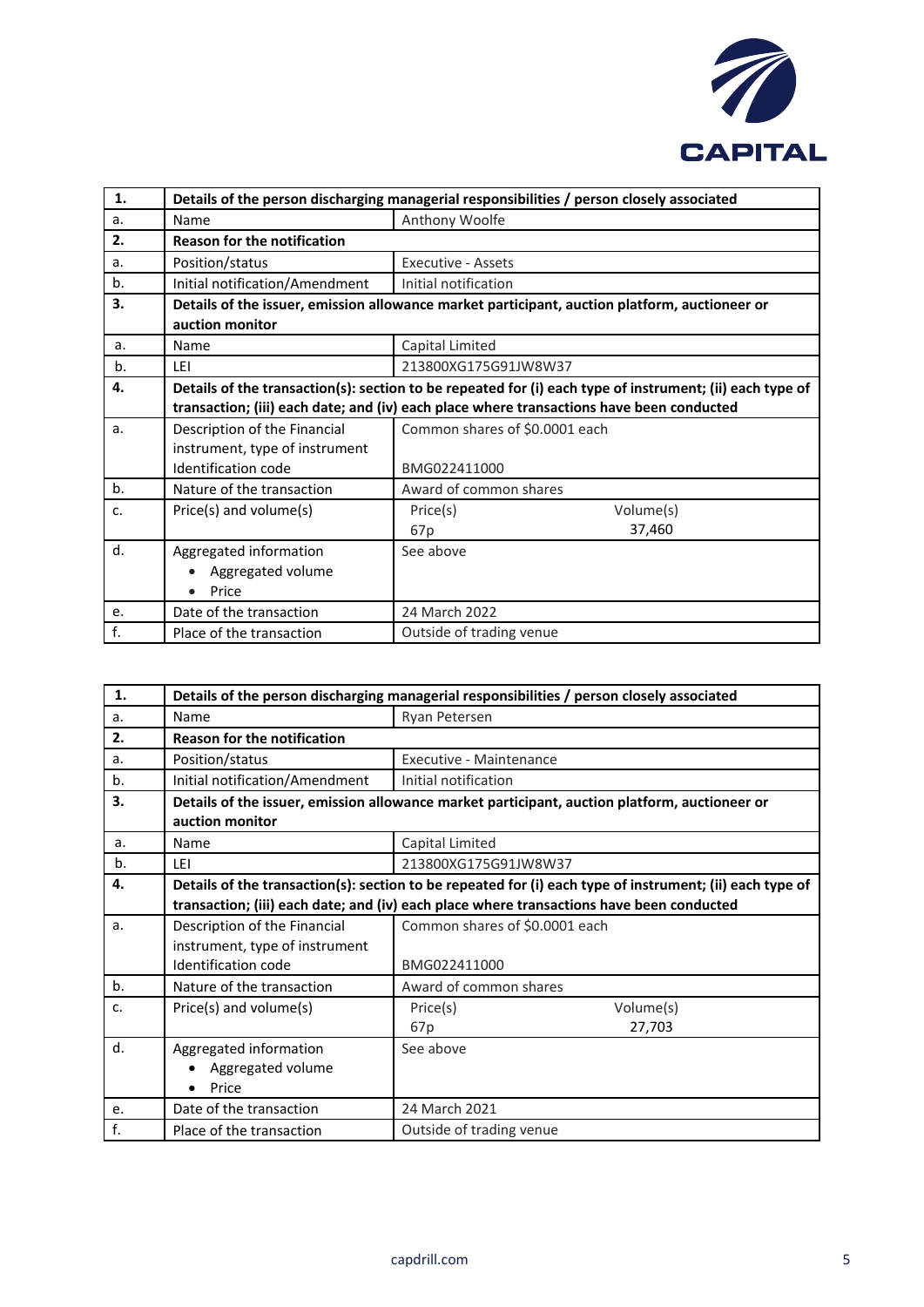

| 1. | Details of the person discharging managerial responsibilities / person closely associated                        |                                                                                          |           |
|----|------------------------------------------------------------------------------------------------------------------|------------------------------------------------------------------------------------------|-----------|
| a. | Name                                                                                                             | Richard Monaghan                                                                         |           |
| 2. | <b>Reason for the notification</b>                                                                               |                                                                                          |           |
| a. | Position/status                                                                                                  | Executive - HSE                                                                          |           |
| b. | Initial notification/Amendment                                                                                   | Initial notification                                                                     |           |
| 3. | Details of the issuer, emission allowance market participant, auction platform, auctioneer or<br>auction monitor |                                                                                          |           |
| a. | Name                                                                                                             | Capital Limited                                                                          |           |
| b. | LEI                                                                                                              | 213800XG175G91JW8W37                                                                     |           |
| 4. | Details of the transaction(s): section to be repeated for (i) each type of instrument; (ii) each type of         |                                                                                          |           |
|    |                                                                                                                  | transaction; (iii) each date; and (iv) each place where transactions have been conducted |           |
| a. | Description of the Financial                                                                                     | Common shares of \$0.0001 each                                                           |           |
|    | instrument, type of instrument                                                                                   |                                                                                          |           |
|    | <b>Identification code</b>                                                                                       | BMG022411000                                                                             |           |
| b. | Nature of the transaction                                                                                        | Award of common shares                                                                   |           |
| c. | Price(s) and volume(s)                                                                                           | Price(s)                                                                                 | Volume(s) |
|    |                                                                                                                  | 67p                                                                                      | 22,161    |
| d. | Aggregated information                                                                                           | See above                                                                                |           |
|    | Aggregated volume                                                                                                |                                                                                          |           |
|    | Price                                                                                                            |                                                                                          |           |
| e. | Date of the transaction                                                                                          | 24 March 2021                                                                            |           |
| f. | Place of the transaction                                                                                         | Outside of trading venue                                                                 |           |

| 1. | Details of the person discharging managerial responsibilities / person closely associated                        |                                                                                          |
|----|------------------------------------------------------------------------------------------------------------------|------------------------------------------------------------------------------------------|
|    |                                                                                                                  |                                                                                          |
| a. | Name                                                                                                             | <b>Rick Robson</b>                                                                       |
| 2. | <b>Reason for the notification</b>                                                                               |                                                                                          |
| a. | Position/status                                                                                                  | Executive - Corporate Development                                                        |
| b. | Initial notification/Amendment                                                                                   | Initial notification                                                                     |
| 3. | Details of the issuer, emission allowance market participant, auction platform, auctioneer or<br>auction monitor |                                                                                          |
| a. | Name                                                                                                             | Capital Limited                                                                          |
| b. | LEI                                                                                                              | 213800XG175G91JW8W37                                                                     |
| 4. | Details of the transaction(s): section to be repeated for (i) each type of instrument; (ii) each type of         |                                                                                          |
|    |                                                                                                                  | transaction; (iii) each date; and (iv) each place where transactions have been conducted |
| a. | Description of the Financial                                                                                     | Common shares of \$0.0001 each                                                           |
|    | instrument, type of instrument                                                                                   |                                                                                          |
|    | Identification code                                                                                              | BMG022411000                                                                             |
| b. | Nature of the transaction                                                                                        | Award of common shares                                                                   |
| c. | Price(s) and volume(s)                                                                                           | Volume(s)<br>Price(s)                                                                    |
|    |                                                                                                                  | 41,897<br>67 <sub>p</sub>                                                                |
| d. | Aggregated information                                                                                           | See above                                                                                |
|    | Aggregated volume                                                                                                |                                                                                          |
|    | Price<br>$\bullet$                                                                                               |                                                                                          |
| e. | Date of the transaction                                                                                          | 24 March 2021                                                                            |
| f. | Place of the transaction                                                                                         | Outside of trading venue                                                                 |